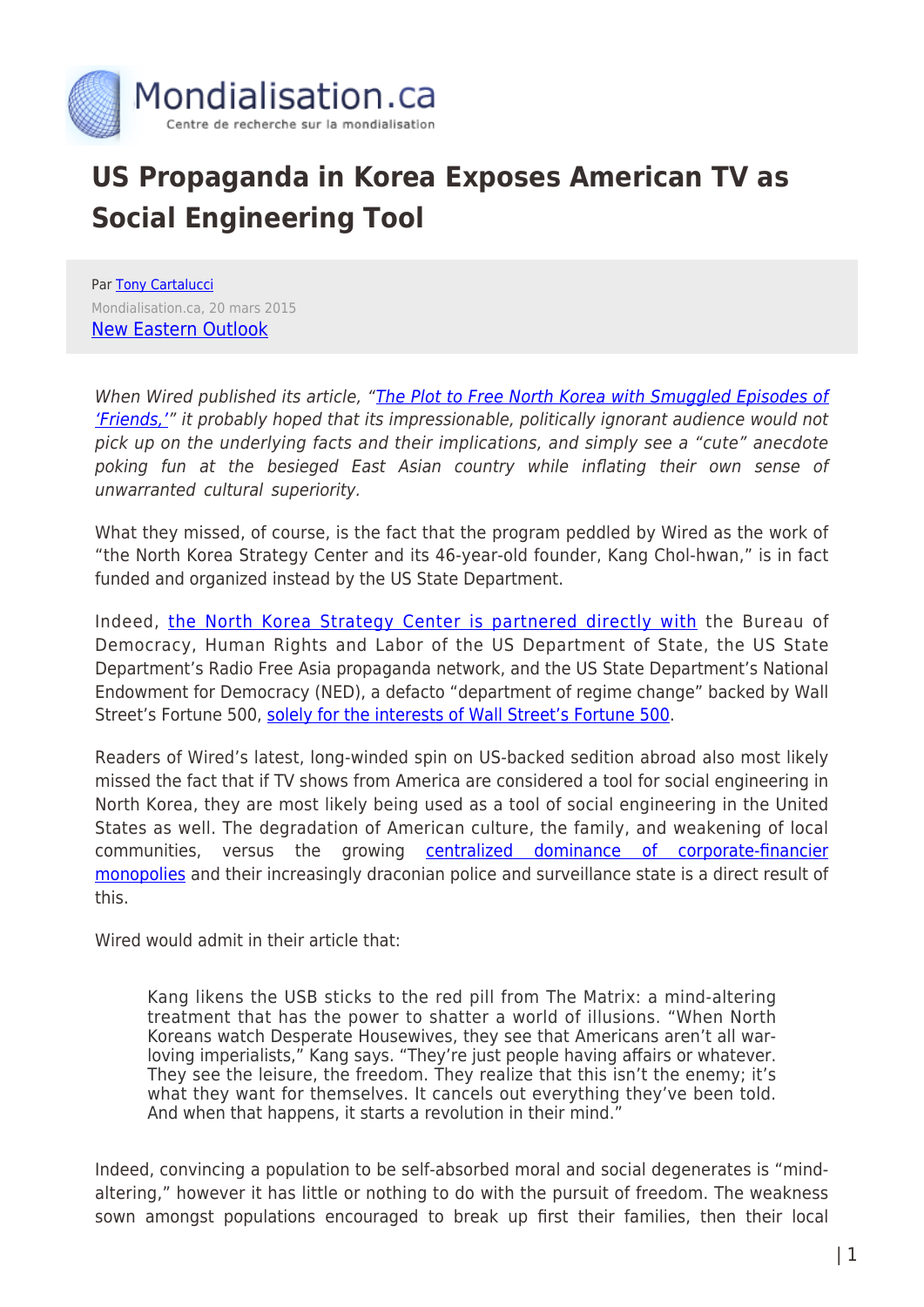communities, is tantamount to a domestic military campaign of sociopolitical "divide and conquer." Local communities that are incapable of organizing themselves, because individuals themselves are incapable of building families, reduces the potential of competitors rising up and challenging the status quo established by Wall Street and Washington.

More importantly, it encourages servile dependency on a particular type of consumerist paradigm perfected and exclusively dominated by Western interests that best feeds the sort of self-absorbed behavior endlessly promoted across Western media.

Essentially, NKSC is not working to "free" anyone. Instead, they are working to corral North Koreans out of one cage, and into another. Some might argue this "other cage" is more comfortable, but it is still a cage nonetheless. It is not done for any altruistic purpose, but simply to enroll millions more from yet another region of the planet into Wall Street's globalspanning, unsustainable, exploitative consumerist paradigm – one which strangles the environment, society, and individuals.

How can NKSC Show People the "Truth" if it Can't Even be Honest About Who is Behind its Work? It is also a consumerist paradigm admittedly being built up and sustained with US taxpayers' money, through the US State Department whose mission is allegedly to represent the American people and their best interests, but which is instead demonstrably imposing US corporate-financier interests on other people, through tricks when possible, and through force when necessary.

Wired's article, like many others it has written to spin what is essentially colonialism 2.0, is meant to give readers a sense of moral superiority over the West's many perceived enemies.

That Wired never mentions the US State Department's role in this particular propaganda campaign illustrates that not only are people being manipulated, they are being manipulated through an extraordinarily dishonest campaign. Would Kang's sedition be as palatable to North Koreans if they knew it was in fact fully funded, supported, and even the creation of the US State Department? Would that bolster Kang's allegations that North Korea is unreasonably paranoid regarding American designs to subvert, destroy, and overrun the nation? Or does the fact that his work is fully underwritten by the US State Department undermine entirely the lies he uses to defend it?

When offering "freedom" to others, truth and transparency is essential. The ill-informed or misinformed cannot make truly honest decisions about their future. If North Korea's crime is deceiving its people about the state of the world beyond its borders, than Kang and the North Korea Strategy Center's campaign to show them the "true world" with propaganda funded by the US State Department – a fact never mentioned by Kang and the NKSC – is just as deceptive.

As is often said, two wrongs don't make a right – and that's if one foolishly assumes the US State Department is seeking to make a right in the first place.

Tony Cartalucci, Bangkok-based geopolitical researcher and writer, especially for the online magazine ["New Eastern Outlook".](http://journal-neo.org/)